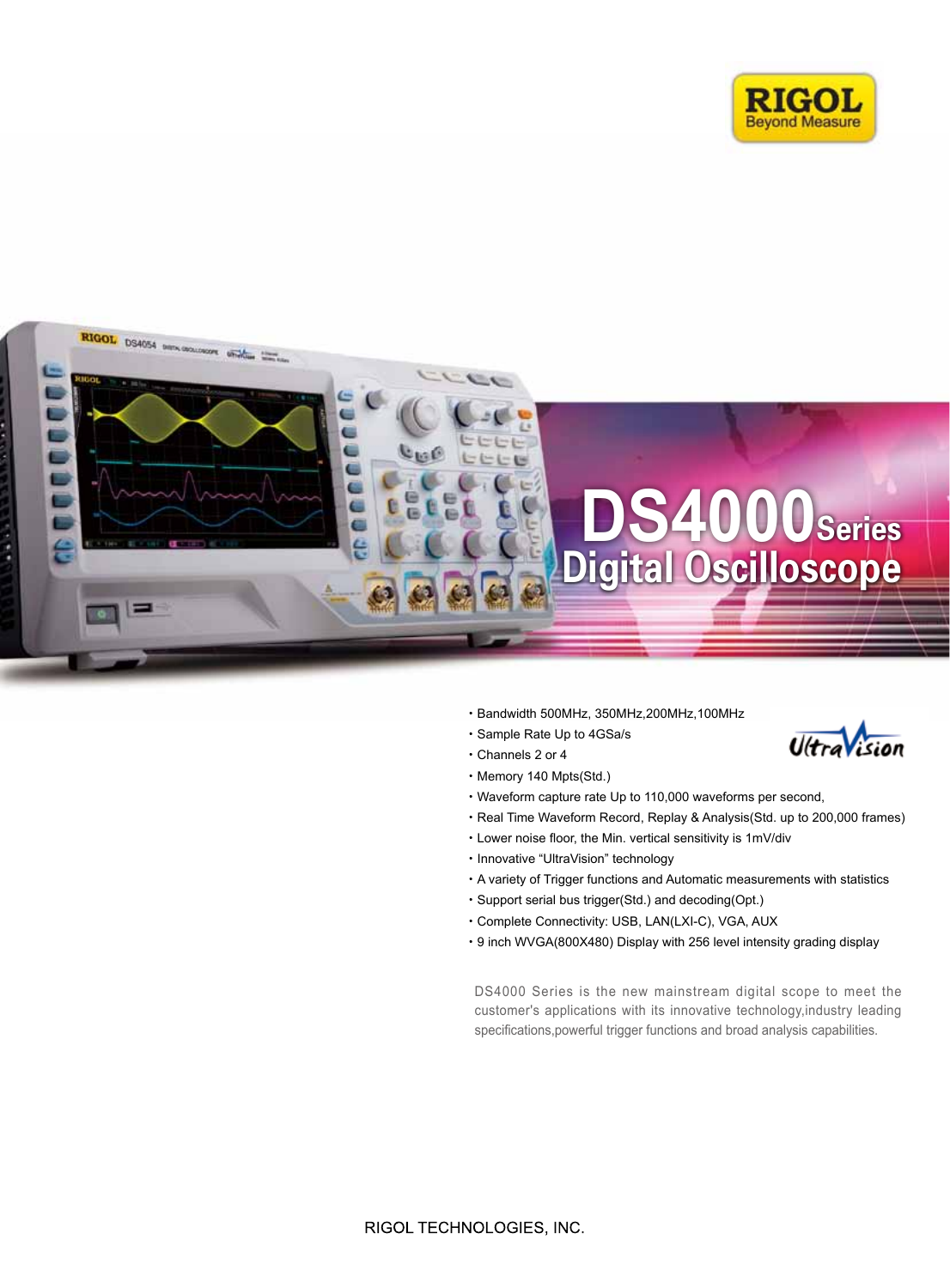# **DS4000 Series Digital Oscilloscope**



**Product Dimensions: Width X Height X Depth = 440.0mm X 218.0 mm X 130.0 mm Weight: 4.8 kg ± 0.2 kg (Without Package)**

## **Innovative UltraVision technology**



- Deeper Memory Depth(Std.140M pts)
- Higher Waveform capture rate (Up to 110,000wfms/s)
- Real Time waveform record & replay(Up to 200,000 frames)
- Multi-level intensity grading display(Up to 256 levels)

## **Models and key Specs**

| <b>Models</b>         | DS4054  | DS4052 | DS4034 | DS4032                                                   | DS4024                | DS4022 | DS4014 | DS4012  |
|-----------------------|---------|--------|--------|----------------------------------------------------------|-----------------------|--------|--------|---------|
| Bandwidth             | 500 MHz |        |        | 350 MHz                                                  | 200 MHz               |        |        | 100 MHz |
| Channels              | 4       | っ      |        |                                                          | 4                     | հ      | 4      |         |
| Sample rate           |         |        |        |                                                          | 4 GSa/s (Max.)        |        |        |         |
| Max. Memory Depth     |         |        |        |                                                          | 140 Mpts (Standard)   |        |        |         |
| Waveform Capture rate |         |        |        |                                                          | 110,000 wfms/s (Max.) |        |        |         |
| Real Time waveform    |         |        |        |                                                          |                       |        |        |         |
| Record, Replay and    |         |        |        | Max. 200.000 Frames (Std.)                               |                       |        |        |         |
| Analysis function     |         |        |        |                                                          |                       |        |        |         |
| Standard probes       |         |        |        | 2 or 4 sets RP3500(500MHz BW probe) for DS40X2 or DS40X4 |                       |        |        |         |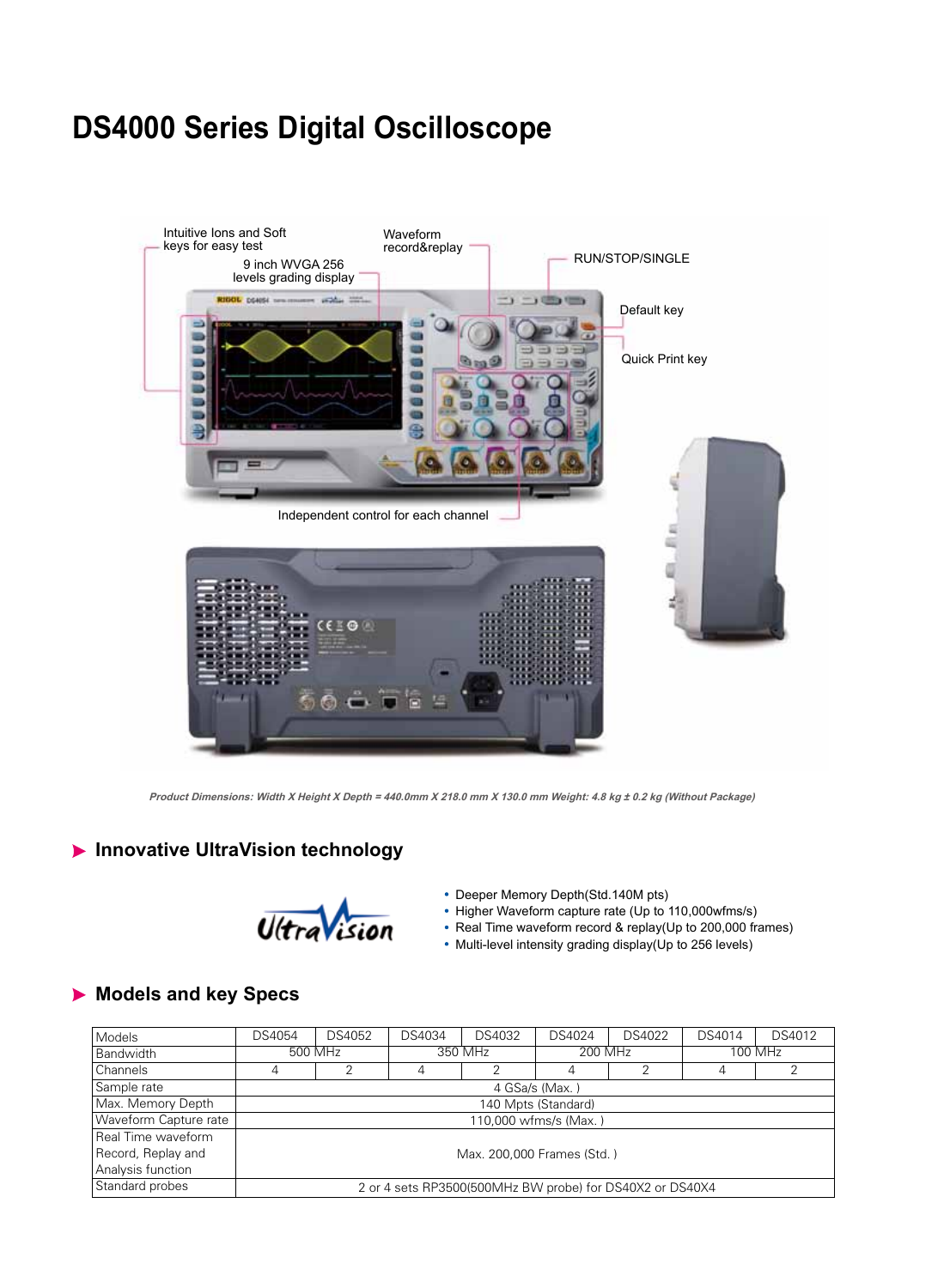## $\blacktriangleright$  Features and Benefits

### UltraVision: Up to 110K Waveforms/s Waveform capture rate



Find the infrequent problem easily

#### UltraVision: Realtime waveform record,replay, analysis function (std.)



- "WaveFinder"-Dedicated data search knob
- Replay and analyze the recorded waveforms

#### Advanced math function (user defined)



UltraVision: Deeper Memory with up to 256-Level

Provide the capability to see both the panorama and detail simultaneously

### **Mask test functions**



User defined Mask,Pass/Fail counts,Stop on Fail,Fail Alarm



Automatic measurements with statistics

- 
- Automatic measurements for Horizontal and vertical parameters
- Display up to 5 measurement items with statistics simultaneously
- Display all measurement items with the current value in the screen
- Intuitive icon and soft key operation for simplified testing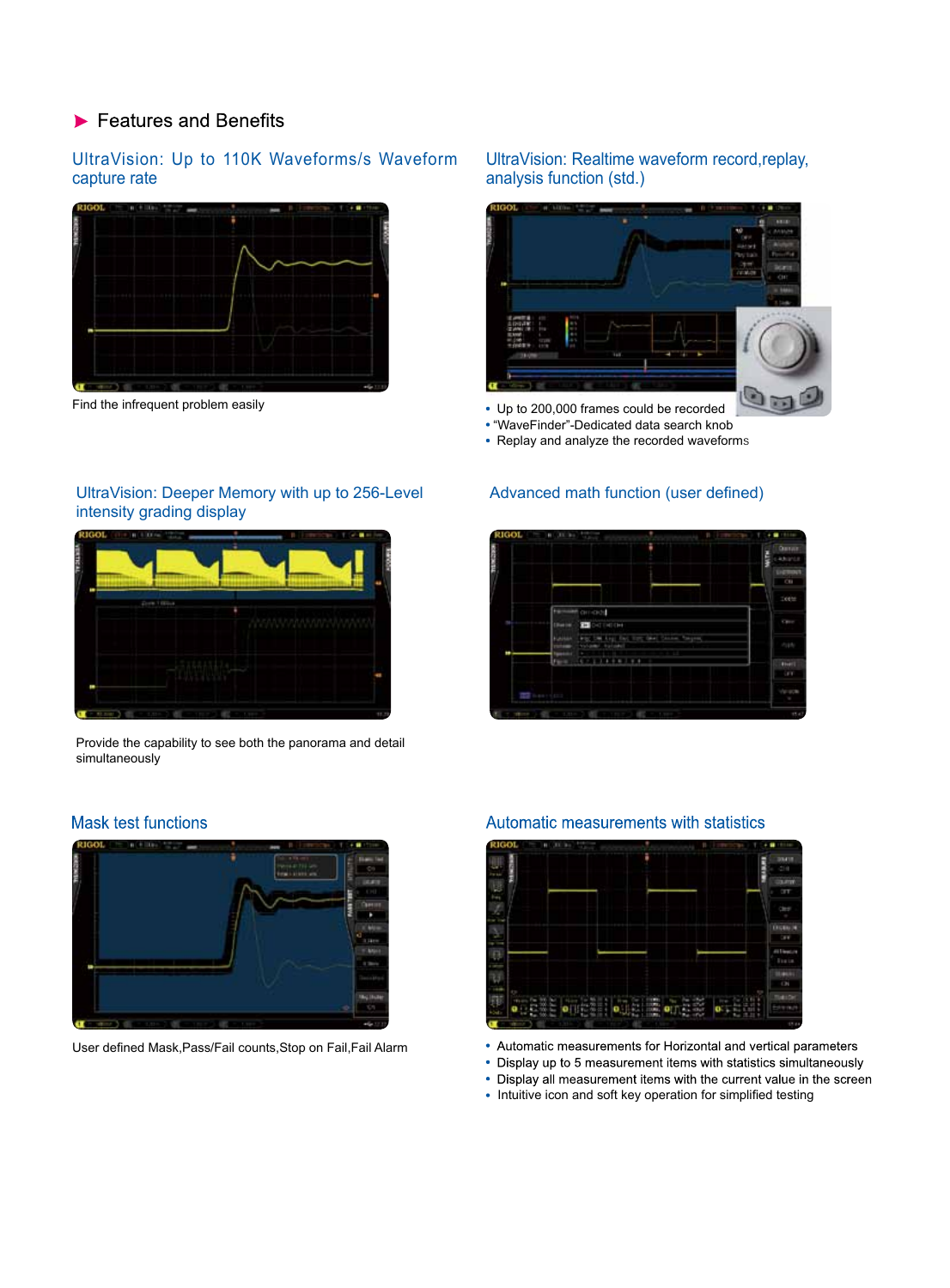### Serial bus decoding functions



### **The probes supported by DS4000 series:**

#### Model Number | Attenuation Ratio RP2200 RP3300 RP3500 RP5600A RP6150A RP1300H RP1050H RP7150 1:1 or 10:1 1:1 or 10:1 10:1 10:1 10:1 100:1 1000:1 10:1 Bandwidth 1X: DC~7 MHz 10X:DC~150 MHz 1X: DC~8 MHz 10X:DC~350 MHz 10X: 10 MΩ±2% DC~500 MHz DC~600 MHz DC~1.5 GHz DC~300 MHz DC~50 MHz DC~1.5 GHz Input R 1X: 1MΩ ±2% 10X: 10 MΩ±2% 1X: 1 MΩ ±2% 10 MΩ±2% 10 MΩ±2% 500 Ω±10 Ω 100 MΩ 10 MΩ±0.5% Differential mode: 50 kΩ ± 2% Single ended mode: 24 kΩ  $\pm$  2% Small signal test (1X) General purpose test Small signal test (1X) General purpose test General purpose test General purpose test High frequency single ended small signal test High voltage test High voltage test Differential /Single ended high frequency signal test Max.Input voltage 1X: CAT II 150 V AC 10X: CAT II 300V AC 1X: CAT II 150 V AC 10X: CAT II 300V AC CAT II 300VAC CAT II 300VAC CAT I 10VAC CAT I 2000V (DC+AC), CAT II 1500 V (DC+AC) DC: 0~15KV DC AC: pulse <=30 KVp-p AC: sine wave <=10 KVrms 30V Peak, CAT I Recommended applications

#### RP2200 150MHz Passive Probe **RP3300 350MHz Passive Probe** RP3300 350MHz Passive Probe



### RP6150A 1.5GHz Passive Probe RP3500 500MHz Passive Probe







#### Measurement History: Show the trend of the parameters

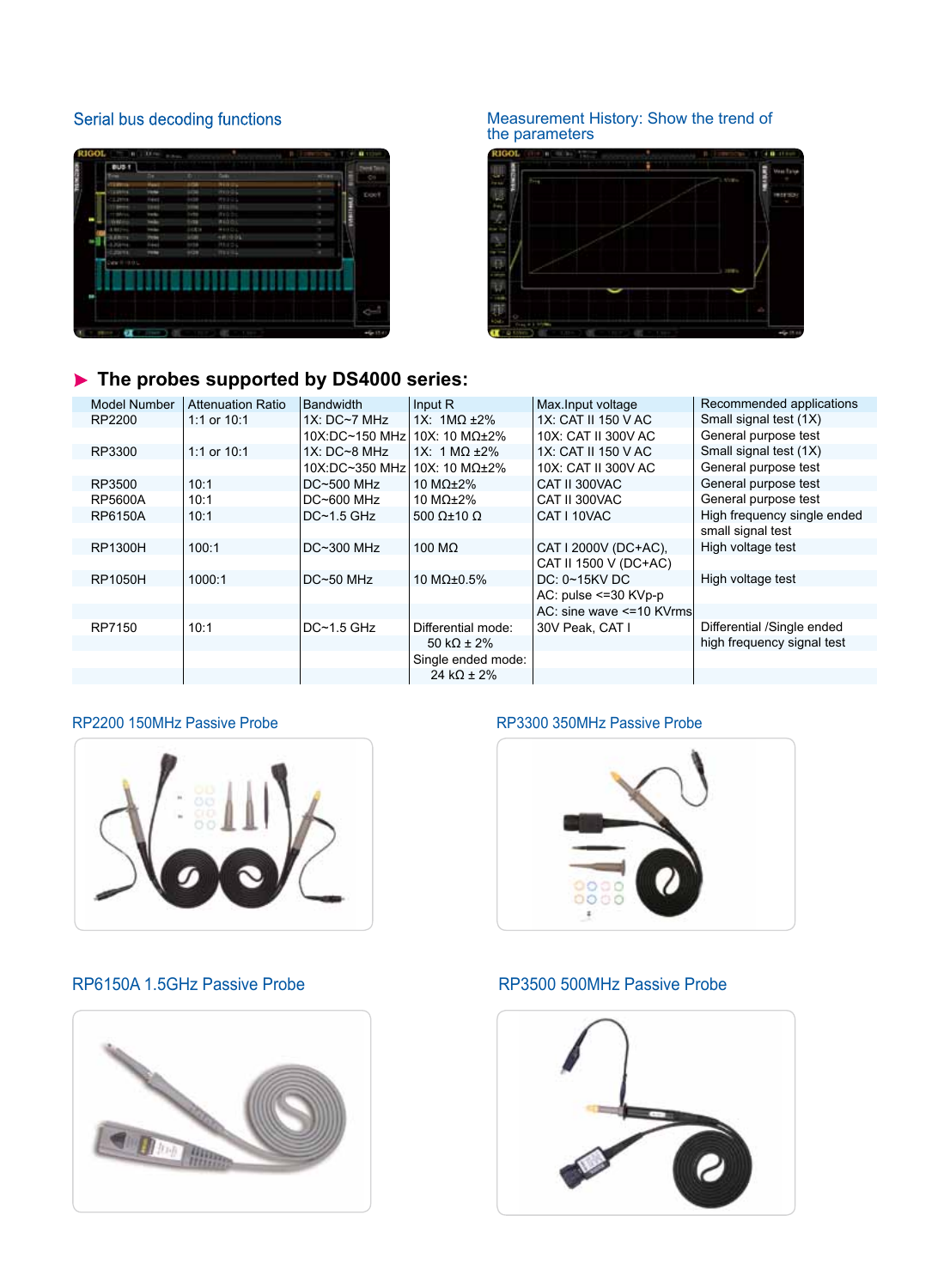### RP5600A 600MHz Passive Probe RP7150 1.5GHz Active Probe



- 10:1 passive probe
- Shipped with probe positioner and its accessories



- Active probe supports both differential and single-ended measurements
- Shipped with the browser probe head
- Provides many kinds of probe connection accessories

## RP1300H 300MHz High Voltage Probe RP1050H 50MHz High Voltage Probe





### RT50J 50ohm Impedance adapter (2W,1GHz)

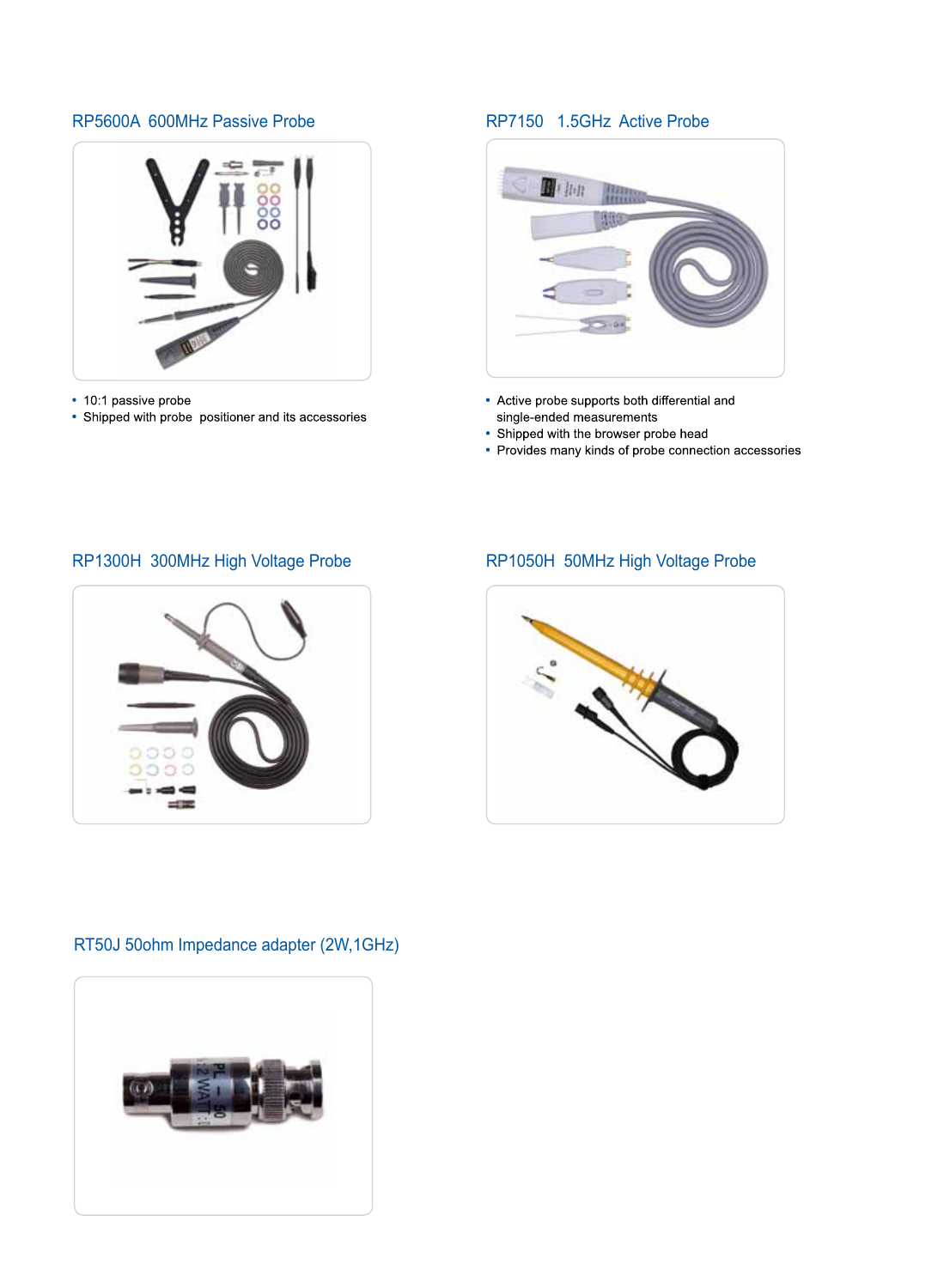## **Specifications**

All the specifications are guaranteed except the parameters marked with "Typical" and the oscilloscope needs to operate for more than 30 minutes under the specified operation temperature.

| Sample                     |                                                                     | Baı  |
|----------------------------|---------------------------------------------------------------------|------|
| Sample Mode                | Real-time Sample                                                    |      |
| <b>Real Time</b>           | 4.0 GSa/s (single-channel)                                          |      |
| Sample Rate                | 2.0 Gsa/s (dual-channel)                                            | L٥   |
| Peak Detect                | 250 ps (single-channel)                                             | Re   |
|                            | 500 ps (dual-channel)                                               | (AC  |
| Averaging                  | After all the channels finish N samples at the                      | Ris  |
|                            | same time, N can be 2, 4, 8, 16, 32, 64, 128,                       |      |
|                            | 256, 512, 1024, 2048, 4096 or 8192.                                 |      |
| <b>High Resolution</b>     | 12 bits of resolution when ≥5 µs/div @ 4 GSa/s                      |      |
|                            | (or ≥10 µs/div @ 2 GSa/s).                                          | DC   |
| Memory Depth               | single-channel: Auto, 14k pts, 140k pts, 1.4M                       | DC   |
|                            | pts, 14M pts and 140M pts are available                             |      |
|                            | Dual-channel: Auto, 7k pts, 70k pts, 700k pts,                      | ES   |
|                            | 7M pts and 70M pts are available                                    | Chi  |
|                            |                                                                     | lso  |
| Input                      |                                                                     |      |
| Number of                  | DS40X4: four channels                                               |      |
| Channels                   | DS40X2: two channels                                                | Trig |
|                            | DC, AC or GND                                                       | Triç |
| Input Coupling             |                                                                     |      |
| Input Impedance            | $(1 M\Omega \pm 1\%)$    (14 pF $\pm 3$ pF)<br>or 50 $\Omega$ ±1.5% | Triç |
|                            | 0.01X-1000X 1-2-5 step                                              | Hol  |
| Probe                      |                                                                     | Hig  |
| Attenuation                |                                                                     | Rej  |
| Coefficient                |                                                                     | Lov  |
| Maximum Input              | Maximum Input Voltage of the Analog Channel                         | Rej  |
| Voltage (1MΩ)              | CAT I 300 Vrms, CAT II 100 Vrms,<br>Transient Overvoltage 1000V pk  | Edg  |
|                            | with RP2200 10:1 probe: CAT II 300 Vrms                             | Edg  |
|                            |                                                                     | Pul  |
|                            | with RP3300 10:1 probe: CAT II 300 Vrms                             | Pul  |
|                            | with RP3500 10:1 probe: CAT II 300 Vrms                             |      |
|                            | with RP5600 10:1 probe: CAT II 300 Vrms                             |      |
|                            |                                                                     |      |
| Horizontal                 |                                                                     | Pul  |
| Time Base Scale            | DS405x: 1 ns/div to 1000 s/div                                      | Rui  |
|                            | DS403x/DS402x: 2 ns/div to 1000 s/div                               | Pul  |
|                            | DS401x: 5 ns/div to 1000 s/div                                      |      |
| Time Base Accuracy         | $\leq \pm 4$ ppm                                                    | Pol  |
| Time Base Drift            | $\leq \pm 2$ ppm/Year                                               | Pul  |
| Delay Range                | Pre-trigger (negative delay): ≥1 screen width                       | Nth  |
|                            | Post-trigger (positive delay): 1 s to 100,000 s                     | Edg  |
| Time Base Mode             | Y-T, X-Y, Roll, Delayed                                             | Idle |
| Number of X-Ys             | 2 paths at the same time (four-channel model)                       | Nuı  |
| <b>Waveform Capture</b>    | 110,000 wfms/s (dots display)                                       |      |
| Rate <sup>1</sup>          |                                                                     | Slo  |
|                            |                                                                     | Slo  |
| Vertical                   |                                                                     |      |
| Bandwidth (-3dB)           | DS405x: DC to 500 MHz                                               |      |
|                            | DS403x: DC to 350 MHz                                               |      |
|                            | DS402x: DC to 200 MHz                                               | Tim  |
|                            | DS401x: DC to 100 MHz                                               | Vid  |
| Single Bandwidth           | DS405x: DC to 500 MHz                                               | Sig  |
|                            | DS403x: DC to 350 MHz                                               |      |
|                            | DS402x: DC to 200 MHz                                               |      |
|                            | DS401x: DC to 100 MHz                                               |      |
| <b>Vertical Resolution</b> | 8bits, two channels sample at the same time                         | Pat  |
| <b>Vertical Scale</b>      | 1 mV/div to 5 V/div (1 $M\Omega$ )                                  | Pat  |
|                            | 1 mV/div to 1 V/div (50 $\Omega$ )                                  |      |

| <b>Offset Range</b>                            | 1 mV/div to 124 mV/div: $\pm$ 1.2 V(50 $\Omega$ )<br>126 mV/div to 1 V/div: ± 12 V(50 Ω) |
|------------------------------------------------|------------------------------------------------------------------------------------------|
|                                                | 1 mV/div to 225 mV/div: $\pm$ 2 V(1 M $\Omega$ )                                         |
|                                                | 230 mV/div to 5 V/div: $\pm$ 40 V (1 MQ)                                                 |
| Bandwidth Limit <sup>2</sup>                   | DS405x/ DS403x: 20 MHz/100 MHz/200 MHz                                                   |
|                                                | DS402x: 20 MHz/100 MHz                                                                   |
|                                                | <b>DS401x: 20 MHz</b>                                                                    |
|                                                |                                                                                          |
| Low Frequency                                  | $\leq$ 5 Hz (on BNC)                                                                     |
| Response                                       |                                                                                          |
| (AC coupling -3dB)<br>Rise Time <sup>[2]</sup> |                                                                                          |
|                                                | DS405x: 700 ps                                                                           |
|                                                | DS403x: 1ns                                                                              |
|                                                | DS402x: 1.8 ns                                                                           |
|                                                | DS401x: 3.5 ns                                                                           |
| DC Gain Accuracy                               | ±2% full scale                                                                           |
| DC Offset Accuracy                             | 200 mV/div to 5 V/div: 0.1 div ± 2 mV±0.5 offset                                         |
|                                                | 2 mV/div to 195 mV/div: 0.1 div ± 2 mV±1.5 offset                                        |
| <b>ESD Tolerance</b>                           | ±2 kV                                                                                    |
| Channel to Channel                             | DC to maximum bandwidth: >40 dB                                                          |
| Isolation                                      |                                                                                          |
|                                                |                                                                                          |
| Trigger                                        |                                                                                          |
| <b>Trigger Level Range</b>                     | Internal<br>±6 div from the center of the screen                                         |
|                                                | EXT<br>± 0.8 V                                                                           |
| <b>Trigger Mode</b>                            | Auto, Normal, Single                                                                     |
| <b>Holdoff Range</b>                           | 100 ns to 10 s                                                                           |
|                                                | 50 kHz                                                                                   |
| High Frequency<br>Rejection <sup>[2]</sup>     |                                                                                          |
|                                                | 5 kHz                                                                                    |
| Low Frequency<br>Rejection <sup>2</sup>        |                                                                                          |
|                                                |                                                                                          |
| Edge Trigger                                   | Rising, Falling, Rising&Falling                                                          |
| Edge Type                                      |                                                                                          |
| Pulse Trigger<br><b>Pulse Condition</b>        | Positive Pulse Width (greater than, lower                                                |
|                                                |                                                                                          |
|                                                |                                                                                          |
|                                                | than, within specified interval)                                                         |
|                                                | Negative Pulse Width (greater than, lower                                                |
|                                                | than, within specified interval)                                                         |
| Pulse Width Range                              | $4$ ns to $4$ s                                                                          |
| <b>Runt Trigger</b>                            |                                                                                          |
| <b>Pulse Condition</b>                         | None, $>$ (greater than), $<$ (lower than),                                              |
|                                                | <> (within the specified interval)                                                       |
| Polarity                                       | Positive, Negative                                                                       |
| Pulse Width Range                              | 4 ns to 4 s                                                                              |
| Nth Edge Trigger                               |                                                                                          |
| Edge Type                                      | Rising, Falling                                                                          |
| <b>Idle Time</b>                               | 40 ns to 1 s                                                                             |
| Number of Edges                                | 1 to 65535                                                                               |
|                                                |                                                                                          |
| Slope Trigger                                  |                                                                                          |
| <b>Slope Condition</b>                         | Positive Slope (greater than, lower than,                                                |
|                                                | within specified interval)                                                               |
|                                                | Negative Slope (greater than, lower than,                                                |
|                                                | within specified interval)                                                               |
| <b>Time Setting</b>                            | 10 ns to 1 s                                                                             |
| Video Trigger                                  |                                                                                          |
| Signal Standard                                | Support standard NTSC, PAL and SECAM                                                     |
|                                                | broadcasting standards                                                                   |
|                                                | Support 480P, 576P, 720P, 1080P and 1080I                                                |
|                                                | HDTV standards                                                                           |
| Pattern Trigger                                |                                                                                          |
| Pattern Setting                                | H, L, X, Rising Edge, Falling Edge                                                       |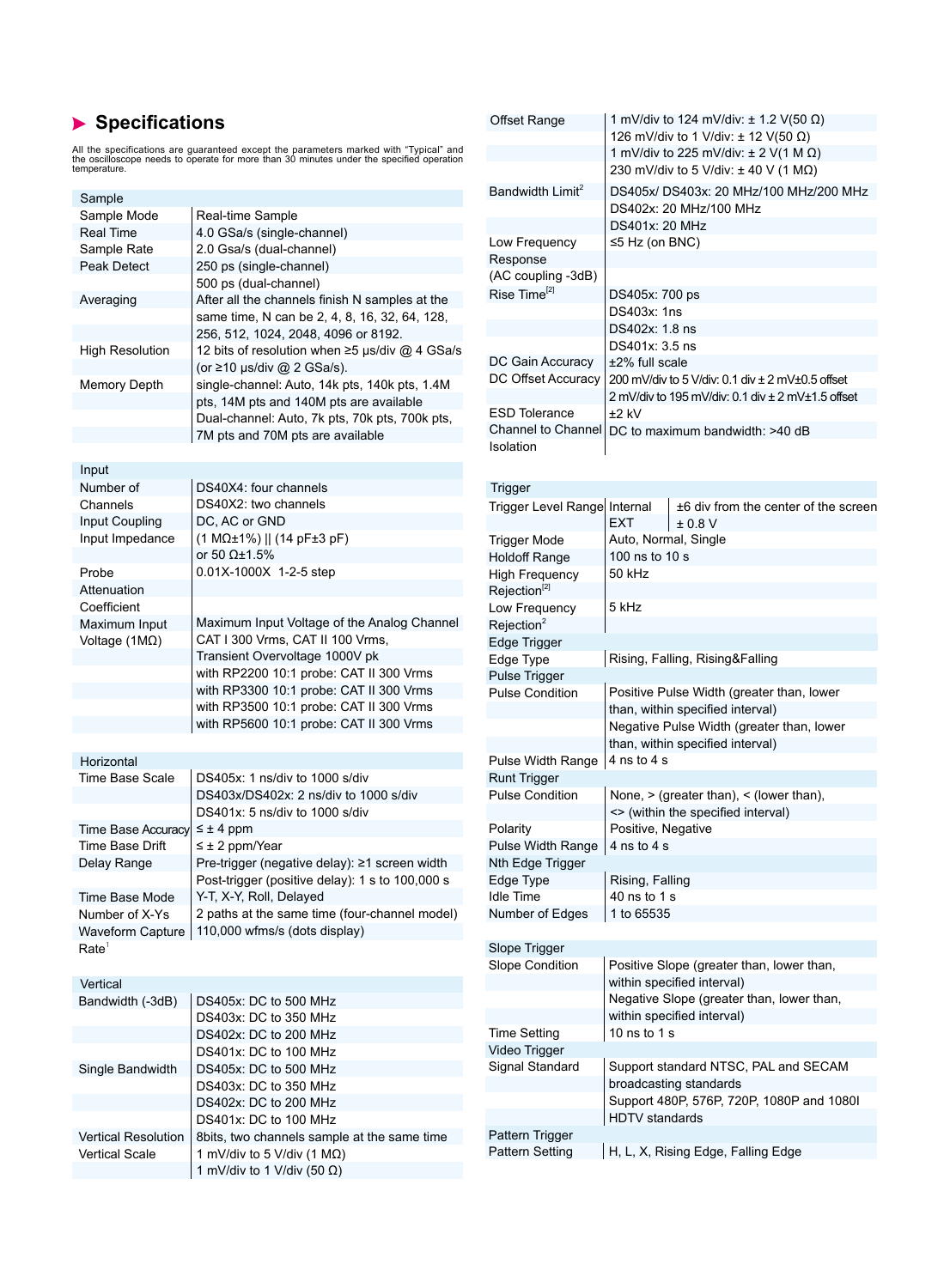| RS232/UART Trigger                      |                                 |                                                                         |
|-----------------------------------------|---------------------------------|-------------------------------------------------------------------------|
| <b>Trigger Condition</b>                | Start, Error, Check Error, Data |                                                                         |
| Polarity                                | Normal, Invert                  |                                                                         |
| Baud                                    |                                 | 2400 bps, 4800 bps, 9600 bps, 19200 bps,                                |
|                                         |                                 | 38400 bps, 57600 bps, 115200 bps, User                                  |
| Data Bits                               | 5 bit, 6 bit, 7 bit, 8 bit      |                                                                         |
| I2C Trigger                             |                                 |                                                                         |
| <b>Trigger Condition</b>                | Data, A&D                       | Start, Restart, Stop, Missing ACK, Address,                             |
| <b>Address Bits</b>                     | 7 bit, 8 bit, 10 bit            |                                                                         |
| Address Range                           | 0 to 127, 0 to 255, 0 to 1023   |                                                                         |
| <b>Byte Length</b>                      | 1 to $5$                        |                                                                         |
|                                         |                                 |                                                                         |
| SPI Trigger                             |                                 |                                                                         |
| <b>Trigger Condition</b>                | CS, Timeout                     |                                                                         |
| Timeout Value                           | 100 ns to 1 s                   |                                                                         |
| Data Bits                               | 4 bit to 32 bit                 |                                                                         |
| Data Line Setting                       | H, L, X                         |                                                                         |
| Clock Edge                              | Rising Edge, Falling Edge       |                                                                         |
|                                         |                                 |                                                                         |
| <b>CAN Trigger</b>                      |                                 |                                                                         |
| Signal Type<br><b>Trigger Condition</b> |                                 | Rx, Tx, CAN_H, CAN_L, Differential<br>SOF, EOF, Frame Type, Frame Error |
| Baud                                    |                                 | 10 kbps, 20 kbps, 33.3 kbps, 50 kbps, 62.5 kbps,                        |
|                                         |                                 | 83.3 kbps, 100 kbps, 125 kbps, 250 kbps,                                |
|                                         |                                 | 500 kbps, 800 kbps, 1 Mbps, User                                        |
| Sample Point                            | 5% to 95%                       |                                                                         |
| Frame Type                              |                                 | Data, Remote, Error, OverLoad                                           |
| Error Type                              |                                 | Bit Fill, Answer Error, Check Error, Format                             |
|                                         | Error, Random Error             |                                                                         |
| FlexRay Trigger                         |                                 |                                                                         |
| Baud                                    | 2.5 Mb/s, 5 Mb/s, 10 Mb/s       |                                                                         |
| <b>Trigger Condition</b>                | Frame, Symbol, Error, TSS       |                                                                         |
|                                         |                                 |                                                                         |
|                                         |                                 |                                                                         |
| <b>USB Trigger</b><br>Signal Speed      |                                 |                                                                         |
| Trigger condition                       | Low Speed, Full Speed           | SOP, EOP, RC, Suspended, ExitSuspend                                    |
|                                         |                                 |                                                                         |
| Measure                                 |                                 |                                                                         |
| Cursor                                  | Manual mode                     |                                                                         |
|                                         |                                 | Voltage deviation between<br>cursors $($ $\triangle$ V)                 |
|                                         |                                 | Time deviation between                                                  |
|                                         |                                 | cursors $(\triangle T)$                                                 |
|                                         |                                 | Reciprocal of $\triangle T$ (Hz) (1/ $\triangle T$ )                    |
|                                         | Track mode                      | Voltage and time values of the                                          |
|                                         |                                 | waveform point                                                          |
|                                         | Auto mode                       | Allow to display cursors during                                         |
|                                         |                                 | auto measurement                                                        |
| Auto Measurement                        |                                 | Measurements of Maximum, Minimum,                                       |
|                                         |                                 | Peak-Peak Value, Top Value, Bottom Value,                               |
|                                         |                                 | Amplitude, Average, Mean Square Root,                                   |
|                                         |                                 | Overshoot, Pre-shoot, Area, Period Area,                                |
|                                         |                                 | Frequency, Period, Rise Time, Fall Time,                                |
|                                         |                                 | Positive Pulse Width, Negative Pulse Width,                             |
|                                         |                                 | Positive Duty Cycle, Negative Duty Cycle,                               |
|                                         |                                 | Delay A~B <sub>s</sub> , Delay A~Bt, Phase A~B <sub>s</sub> , Phase     |
| Number of                               | A∼Bì                            |                                                                         |
| Measurements                            |                                 | Display 5 measurements at the same time                                 |
| Measurement                             |                                 | Screen Region or Cursor Region                                          |
| Range                                   |                                 |                                                                         |
| Measurement                             |                                 | Average, Max, Min, Standard Deviation,                                  |
| Statistic                               | Number of Measurements          |                                                                         |
| Counter                                 |                                 | Hardware 6 bits counter (channels are                                   |

| Math                      |                                                   |
|---------------------------|---------------------------------------------------|
| Waveform                  | A+B, A-B, A×B, A/B, FFT, Editable Advanced        |
| Operation                 | Operation, Logic Operation                        |
| FFT Window                | Rectangle, Hanning, Blackman, Hamming             |
| <b>FFT Display</b>        | Split, Full Screen                                |
| <b>FFT Vertical Scale</b> | dB, Vrms                                          |
| Logic Operation           | AND, OR, NOT, XOR                                 |
| Math Function             | Intg, Diff, Log, Exp, Sqrt, Sine, Cosine, Tangent |
| Number of Buses           | 2                                                 |
| for Decoding              |                                                   |
| Decoding Type             | Parallel (standard), RS232 /UART (option),        |
|                           | I2C /SPI (option), CAN (option),                  |
|                           | FlexRay (option)                                  |
|                           |                                                   |
| Display                   |                                                   |
| Display Type              | 9 inches (229 mm) TFT LCD display                 |
| Display Resolution        | 800 horizontal×RGB×480 vertical pixel             |
| Display Color             | 160,000 color                                     |
| Persistence Time          | Min, 50 ms, 100 ms, 200 ms, 500 ms, 1 s, 2 s,     |
|                           | 5 s, 10 s, 20 s, Infinite                         |
| Display Type              | Dots, Vectors                                     |
| Real-time Clock           | Time and Date (user adjustable)                   |
|                           |                                                   |
| 1/O                       |                                                   |
| <b>Standard Ports</b>     | Dual USB HOST, USB DEVICE, LAN, VGA               |
|                           | output, 10MHz input/output, Aux output            |
|                           | (TrigOut, Fast, GND, pass/fail, calibration)      |

#### **General Specifications**

| Probe Compensation                                |                                            |                                                      |
|---------------------------------------------------|--------------------------------------------|------------------------------------------------------|
| Output Voltage <sup>[2]</sup>                     | About 3 V, peak-peak                       |                                                      |
| Frequency <sup>2</sup>                            | 1 kHz                                      |                                                      |
| Power                                             |                                            |                                                      |
| Power Voltage                                     | 100-120 V/50Hz/60Hz/400Hz                  |                                                      |
|                                                   | 100-240 V/50 Hz/60Hz                       |                                                      |
| Power                                             | Maximum 120 W                              |                                                      |
| Fuse                                              | 3 A, T degree, 250 V                       |                                                      |
| Environment                                       |                                            |                                                      |
| Temperature Range                                 | In operation: $0 \degree$ to +50 $\degree$ |                                                      |
|                                                   |                                            | Out of operation: -20 $\degree$ C to +70 $\degree$ C |
| Cooling Method                                    | Fan                                        |                                                      |
| <b>Humidity Range</b>                             |                                            | Under +35 °C: $\leq$ 90% relative humidity           |
|                                                   |                                            | +35 °C to +50 °C: $\leq 60\%$ relative humidity      |
| Altitude                                          |                                            | In operation: under 3,000 meters                     |
|                                                   |                                            | Out of operation: under 15,000 meters                |
| Mechanical                                        |                                            |                                                      |
| Dimensions <sup>[3]</sup>                         |                                            | Width×Hight×Depth =440.0 mm× 218.0                   |
|                                                   | mm×130.0 mm                                |                                                      |
| Weight <sup>[4]</sup>                             | Without                                    | 4.8 kg $\pm$ 0.2 kg                                  |
|                                                   | package                                    |                                                      |
|                                                   | With package                               | $7.1 \text{ kg} \pm 1.0 \text{kg}$                   |
| Adjustment Interval                               |                                            |                                                      |
| The recommended calibration interval is one year. |                                            |                                                      |
| <b>Regulation Standards</b>                       |                                            |                                                      |
| Electromagnetic                                   | 2004/108/EC                                |                                                      |
| Compatibility                                     |                                            | Execution standard EN 61326-1:2006 EN                |
|                                                   | 61326-2-1:2006                             |                                                      |
| Safety                                            |                                            | UL 61010-1:2004; CAN/CSA-C22.2 NO.                   |
|                                                   | 61010-1-2004;                              |                                                      |
|                                                   |                                            | EN 61010-1:2001; IEC 61010-1:2001                    |

Note<sup>[1]</sup>: Maximum value. In single-channel mode, sine signal with 10 ns horizontal scale,<br>4 div input amplitude and 10 MHz frequency, edge trigger.

Note<sup>[2]</sup>: Typical.<br>Note<sup>[3]</sup>: Tilt tabs and handle folded, knob height included, front panel cover excluded. Note<sup>[4]</sup>: DS4054 model, standard configuration.